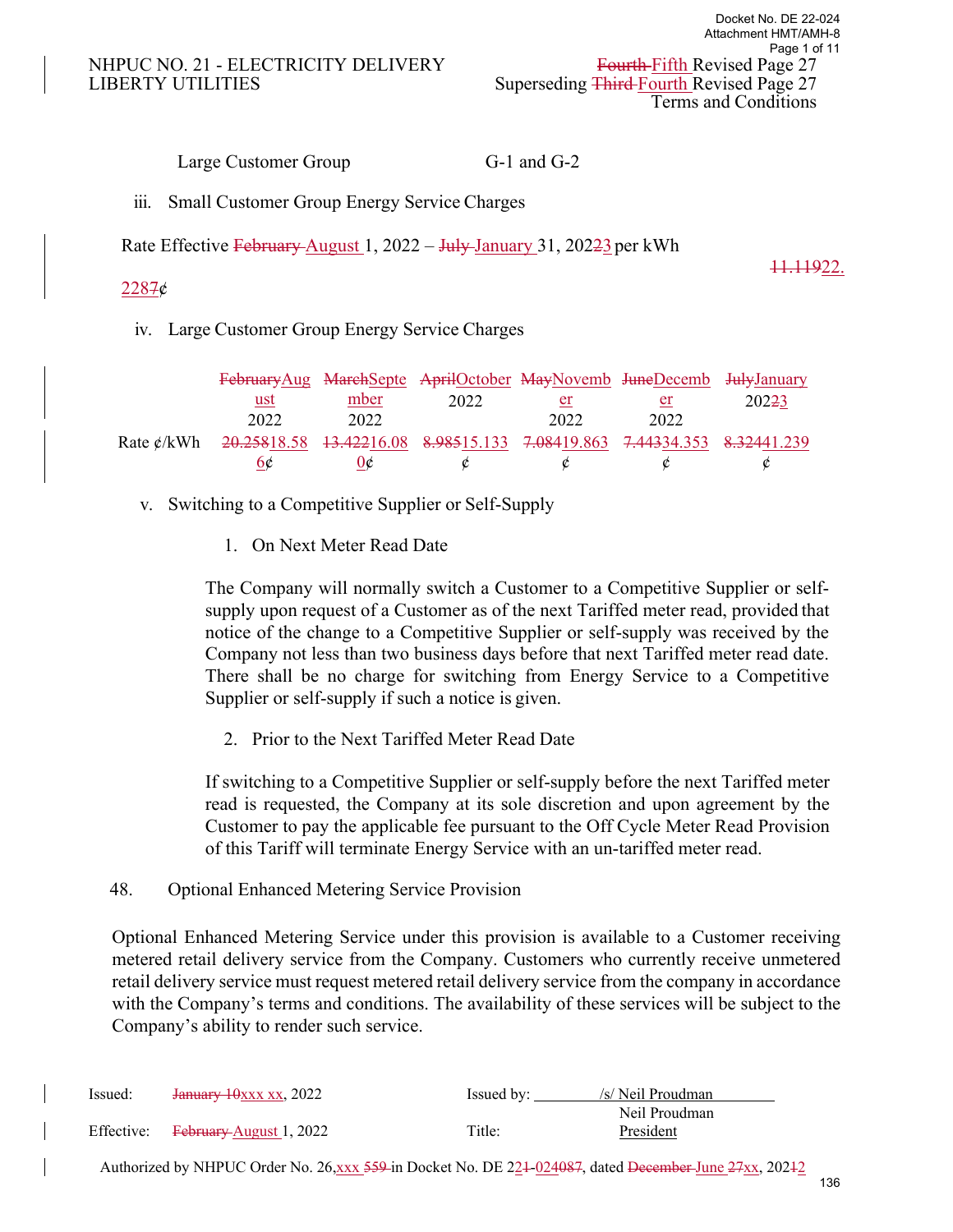## NHPUC NO. 21 - ELECTRICITY DELIVERY LIBERTY UTILITIES LIBERTY UTILITIES Superseding Third-Fourth Revised Page 27

| Issued: | January 10xxx xx, 2022                                                                                 | Issued by: | /s/ Neil Proudman          |     |
|---------|--------------------------------------------------------------------------------------------------------|------------|----------------------------|-----|
|         | Effective: February August 1, 2022                                                                     | Title:     | Neil Proudman<br>President |     |
|         | Authorized by NHPUC Order No. 26, xxx 559 in Docket No. DE 224-024087, dated December-June 27xx, 20242 |            |                            | 137 |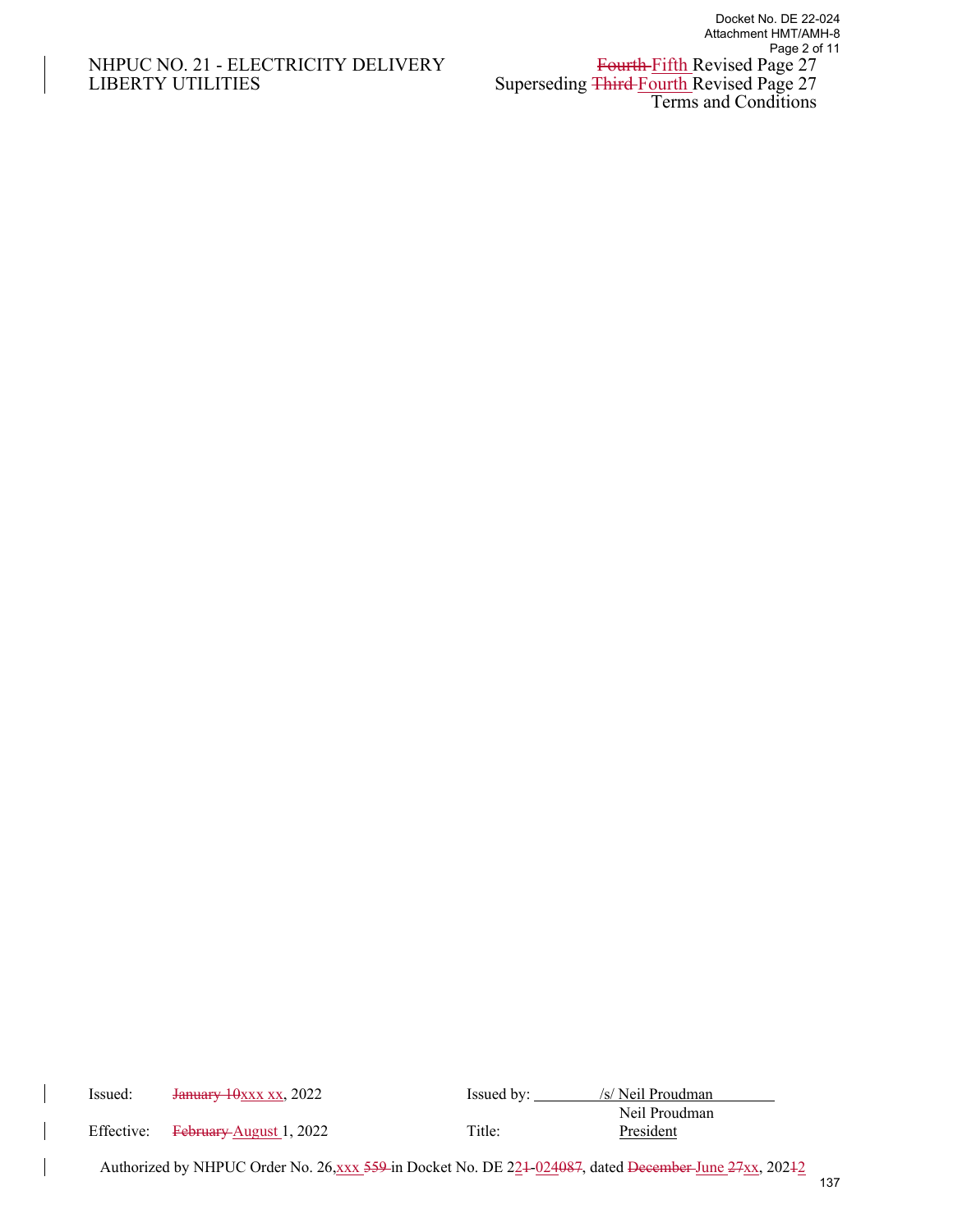#### NHPUC NO. 21 - ELECTRICITY DELIVERY TenthEleventh Revised Page 123 LIBERTY UTILITIES Superseding Ninth Tenth Revised Page 123

Rate EV

## **Rate EV Plug In Electric Vehicle D-12**

#### **Availability**

Retail Delivery Service under this rate is available for uses of a customer taking service under Rate D as a separately metered service. By choosing to participate in this Plug In Electric Vehicle rate, the Customer agrees to pay the following charges for a minimum of two years. The charging station shall be connected by means of an approved circuit to a separate electric vehicle charging meter. The rates for energy (kWh) based charges are seasonal with a winter period from November 1 to April 30 and a summer period from May 1 to October 31.

#### Character of Service

Service supplied under this rate will be single phase, 60 cycle, alternating current, normally threewire service at a nominal voltage of 120/240 volts or three-wire 120/208 volts, whichever is available at the location.

Rates per Month

The rate per month will be the sum of the applicable Customer and Energy Charges subject to the adjustments in this tariff:

| Rates for Retail Delivery Service Effective May 1, 2022, through October 31, 2022 |  |  |
|-----------------------------------------------------------------------------------|--|--|
|                                                                                   |  |  |

| <b>Customer Charge</b>                                         | $$11.35$ per month |
|----------------------------------------------------------------|--------------------|
| Energy Charges Per Kilowatt-Hour (cents per kilowatt-hour)     |                    |
| Distribution Charge Off Peak                                   | 3.955              |
| Distribution Charge Mid Peak                                   | 5.820              |
| Distribution Charge Critical Peak                              | 10.548             |
| Reliability Enhancement/Vegetation Management                  | 0.001              |
| <b>Total Distribution Charge Off Peak</b>                      | 3.956              |
| <b>Total Distribution Charge Mid Peak</b>                      | 5.821              |
| <b>Total Distribution Charge Critical Peak</b>                 | 10.549             |
| Transmission Charge Off Peak                                   | (0.291)            |
| Transmission Charge Mid Peak                                   | 0.733              |
| <b>Transmission Charge Critical Peak</b>                       | 19.363             |
| Energy Service Charge Off Peak                                 | 3.7336.192         |
| Energy Service Charge Mid Peak                                 | 6.27910.376        |
| <b>Energy Service Charge Critical Peak</b>                     | 13.11721.739       |
| <b>Stranded Cost Adjustment Factor</b>                         | (0.051)            |
| Storm Recovery Adjustment Factor                               | 0.000              |
| Off peak hours will be from 12AM to 8AM and 8PM to 12AM daily. |                    |

Mid peak hours will be from 8AM to 3PM daily Monday through Friday, except holidays.

Mid peak hours will be from 8AM to 8PM Saturday, Sunday and holidays.

Critical peak hours will be from 3PM to 8PM daily Monday through Friday, except holidays.

| Issued: | <del>May 13</del> xxx xx, 2022                                 | Issued by: | /s/ Neil Proudman |
|---------|----------------------------------------------------------------|------------|-------------------|
|         |                                                                |            | Neil Proudman     |
|         | Effective: $\frac{\text{MaAugusty}}{\text{MaAugusty}}$ 1, 2022 | Title:     | President         |

Authorized by NHPUC Order No. 26, 619 xxx in Docket No. DE 22-01824, dated April 28 xxx xx, 2022 and NHPUC Order No. 26,620 in Docket No. DE 22-014, dated April 28, 2022 138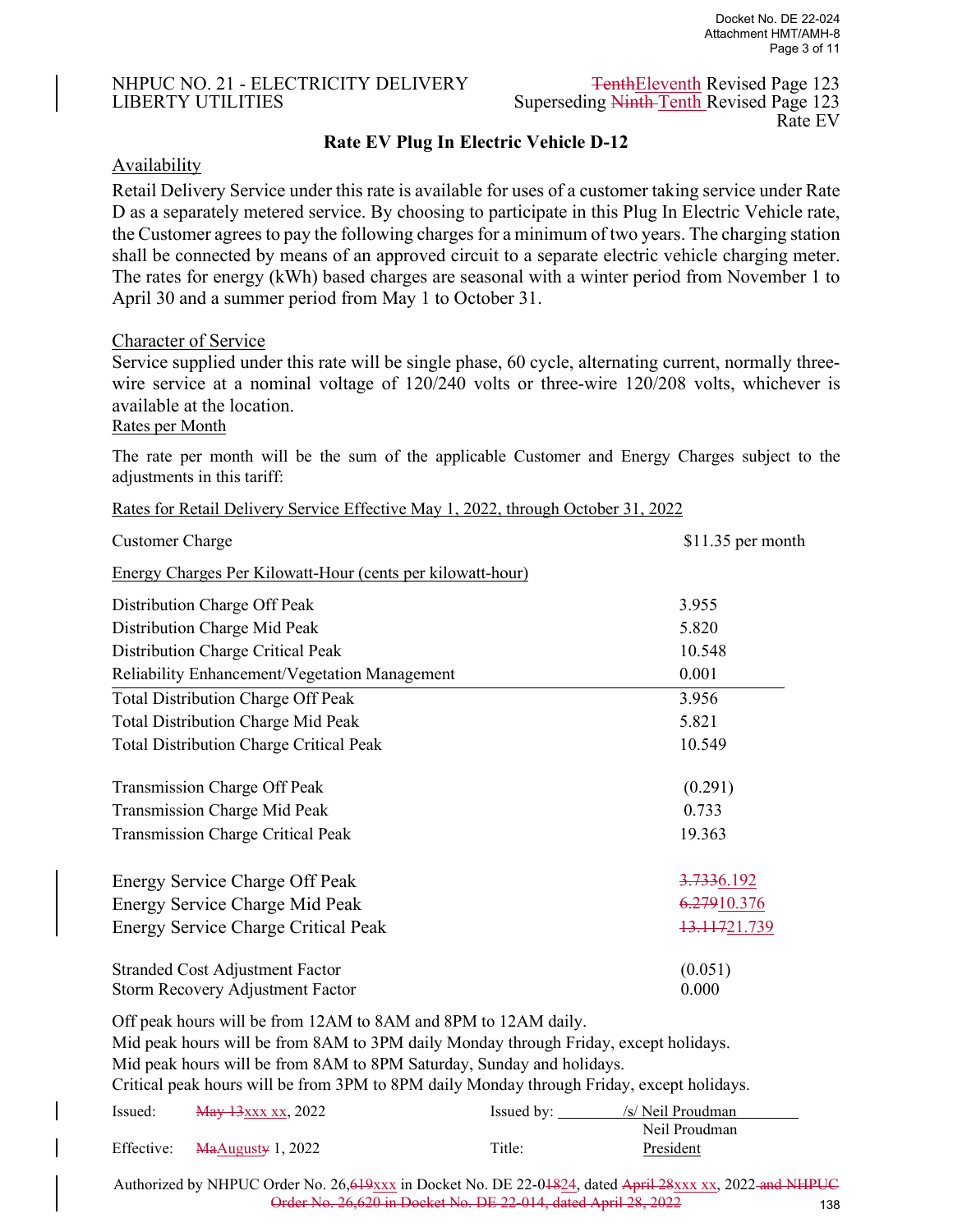#### NHPUC NO. 21 – ELECTRCITY DELIVERY Eleventh Tenth Revised Page 125 LIBERTY UTILITIES Superseding Ninth Tenth Revised Page 125

#### Control Credits

The Company or Tesla will take control of and dispatch the Powerwall 2 battery equipment during predicted peak events. Customers who lease the Powerwall 2 battery equipment from the Company will be compensated in accordance with the Alternative Net Metering Tariff adopted by the Commission in Order No. 26,029 dated June 23, 2017, as described in Section 51 of this tariff, when the Company dispatches the Powerwall 2 battery equipment for predicted peak events.

#### Rates per Month

The rate per month will be the sum of the applicable Customer and Energy Charges subject to the adjustments in this tariff:

| Rates for Retail Delivery Service Effective May 1, 2022, through October 31, 2022 |                    |  |  |  |  |  |  |
|-----------------------------------------------------------------------------------|--------------------|--|--|--|--|--|--|
| <b>Customer Charge</b>                                                            | $$14.74$ per month |  |  |  |  |  |  |
| Energy Charges Per Kilowatt-Hour (cents per kilowatt-hour)                        |                    |  |  |  |  |  |  |
| Distribution Charge Off Peak                                                      | 3.955              |  |  |  |  |  |  |
| Distribution Charge Mid Peak                                                      | 5.820              |  |  |  |  |  |  |
| Distribution Charge Critical Peak                                                 | 10.548             |  |  |  |  |  |  |
| Reliability Enhancement/Vegetation Management                                     | 0.001              |  |  |  |  |  |  |
| <b>Total Distribution Charge Off Peak</b>                                         | 3.956              |  |  |  |  |  |  |
| Total Distribution Charge Mid Peak                                                | 5.821              |  |  |  |  |  |  |
| <b>Total Distribution Charge Critical Peak</b>                                    | 10.549             |  |  |  |  |  |  |
|                                                                                   |                    |  |  |  |  |  |  |
| Transmission Charge Off Peak                                                      | (0.291)            |  |  |  |  |  |  |
| Transmission Charge Mid Peak                                                      | 0.733              |  |  |  |  |  |  |
| Transmission Charge Critical Peak                                                 | 19.363             |  |  |  |  |  |  |
|                                                                                   |                    |  |  |  |  |  |  |
| Energy Service Charge Off Peak                                                    | 3.7336.192         |  |  |  |  |  |  |
| Energy Service Charge Mid Peak                                                    | 6.27910.376        |  |  |  |  |  |  |
| Energy Service Charge Critical Peak                                               | 13.11721.739       |  |  |  |  |  |  |
|                                                                                   |                    |  |  |  |  |  |  |
| <b>Stranded Cost Adjustment Factor</b>                                            | (0.051)            |  |  |  |  |  |  |
| Storm Recovery Adjustment Factor                                                  | 0.000              |  |  |  |  |  |  |
| Off peak hours will be from 12AM to 8AM and 8PM to 12AM daily.                    |                    |  |  |  |  |  |  |

Mid peak hours will be from 8AM to 3PM daily Monday through Friday, except holidays.

Mid peak hours will be from 8AM to 8PM Saturday, Sunday and holidays.

Critical peak hours will be from 3PM to 8PM daily Monday through Friday, except holidays.

| <del>May 13</del> xxx xx, 2022 | Issued by: | /s/ Neil Proudman |
|--------------------------------|------------|-------------------|
|                                |            | Neil Proudman     |
| Effective: AugustMay 1, 2022   | Title:     | President         |
|                                |            |                   |

Authorized by NHPUC Order No. 26,xxx619 in Docket No. DE 22-01824, dated April 28xxx xx, 2022 and NHPUC Order No. 26,620 in Docket No. DE 22-014, dated April 28, 2022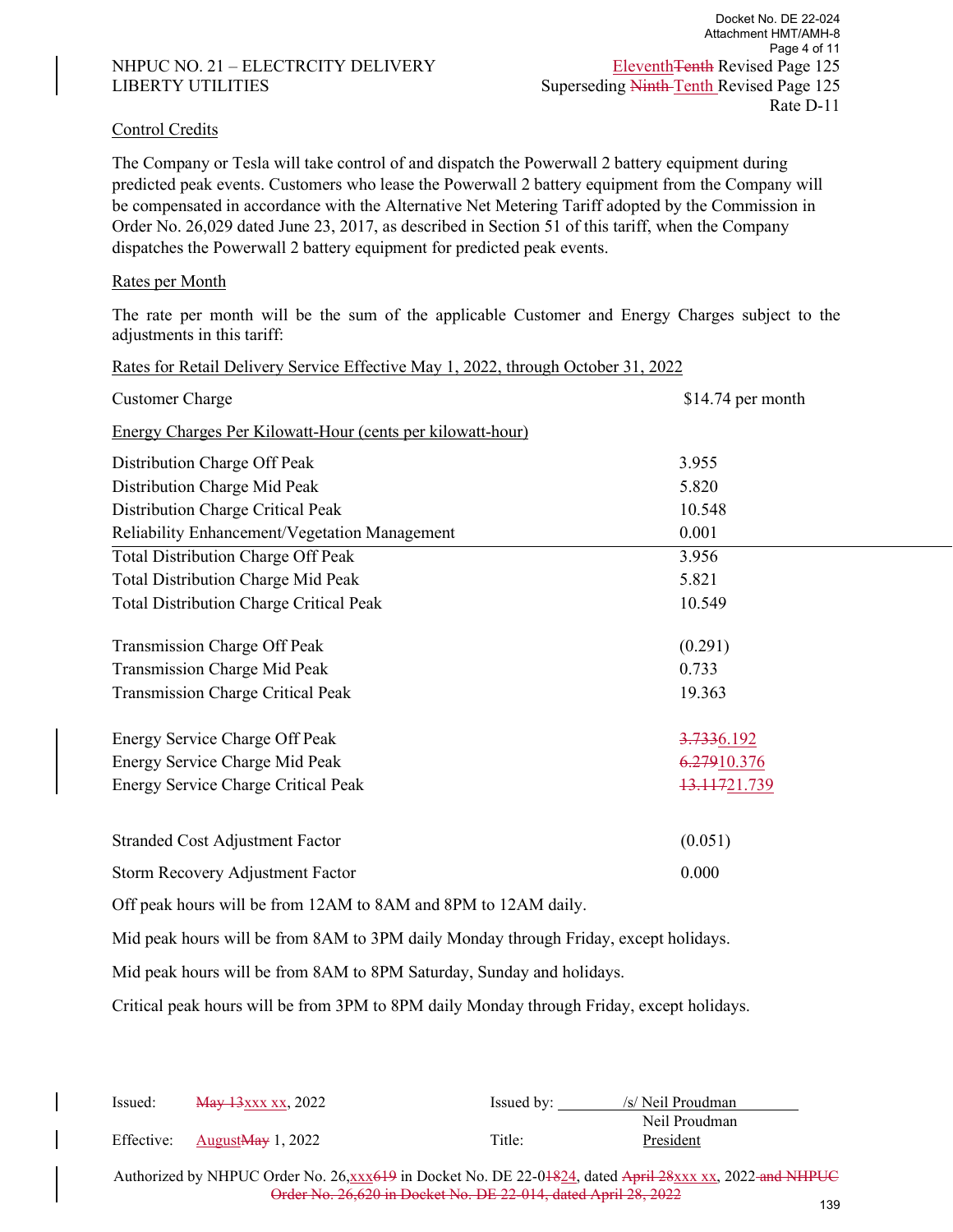ding Tenth Revised Page 126 Summary of Rates

NHPUC No. 21 - ELECTRICITY **Eleventh Revised Page 126**<br>LIBERTY UTILITIES **Eleventh Revised Page 126** 

|                                 |                 |             |                        |                    |                                             | FOR USAGE ON AND AFTER MAY 1, 2022 |                            |                                           |                              |                                     |                                                   |                   |              |               |
|---------------------------------|-----------------|-------------|------------------------|--------------------|---------------------------------------------|------------------------------------|----------------------------|-------------------------------------------|------------------------------|-------------------------------------|---------------------------------------------------|-------------------|--------------|---------------|
| Rate                            | <b>Blocks</b>   |             | Distribution<br>Charge | REP/<br><b>VMP</b> | <b>Net</b><br><b>Distribution</b><br>Charge | Transmission<br>Charge             | Stranded<br>Cost<br>Charge | Storm<br>Recovery<br>Adjustment<br>Factor | System<br>Benefits<br>Charge | Electricity<br>Consumption<br>Tax   | <b>Total</b><br><b>Delivery</b><br><b>Service</b> | Energy<br>Service |              | Total<br>Rate |
| D                               | Customer Charge | $\mathbb S$ | 14.74                  |                    | 14.74                                       |                                    |                            |                                           |                              |                                     | 14.74                                             |                   | $\mathbf{s}$ | 14.74         |
|                                 | All kWh         | S           | 0.06038                | 0.00001            | 0.06039                                     | 0.03635                            | (0.00051)                  | $\sim$                                    | 0.00792                      |                                     | 0.10415                                           | 0.11119           | \$           | 0.21534       |
| Off Peak Water                  |                 |             |                        |                    |                                             |                                    |                            |                                           |                              |                                     |                                                   |                   |              |               |
| Heating Use 16                  | All kWh         | S.          | 0.05213                | 0.00001            | 0.05214                                     | 0.03635                            | (0.00051)                  | ÷,                                        | 0.00792                      |                                     | 0.09590                                           | 0.11119           |              | $$ -0.20709$  |
| Hour Control                    |                 |             |                        |                    |                                             |                                    |                            |                                           |                              |                                     |                                                   |                   |              |               |
| Off Peak Water<br>Heating Use 6 |                 |             |                        |                    |                                             |                                    |                            |                                           |                              |                                     |                                                   | 0.11119           |              | $$ -0.20806$  |
| Hour Control <sup>1</sup>       | All kWh         | S.          | 0.05310                | 0.00001            | 0.05311                                     | 0.03635                            | (0.00051)                  | ÷.                                        | 0.00792                      |                                     | 0.09687                                           |                   |              |               |
| Farm <sup>1</sup>               | All kWh         | S           | 0.05699                | 0.00001            | 0.05700                                     | 0.03635                            | (0.00051)                  | $\sim$                                    | 0.00792                      | $\overline{\phantom{a}}$            | 0.10076                                           | 0.11119           | $S-$         | 0.21195       |
|                                 | Customer Charge | $\mathbb S$ | 14.74                  |                    | 14.74                                       |                                    |                            |                                           |                              |                                     | 14.74                                             |                   | s            | 14.74         |
| $D-10$                          | On Peak kWh     | $\mathbb S$ | 0.12809                | 0.00001            | 0.12810                                     | 0.02338                            | (0.00051)                  | ÷,                                        | 0.00792                      |                                     | 0.15889                                           | 0.11119           | $S-$         | $-0.27008$    |
|                                 | Off Peak kWh    | S           | 0.00172                | 0.00001            | 0.00173                                     | 0.02338                            | (0.00051)                  | $\overline{\phantom{a}}$                  | 0.00792                      | $\overline{\phantom{a}}$            | 0.03252                                           | 0.11119           | £.           | 0.14371       |
|                                 | Customer Charge | $\mathbb S$ | 444.70                 |                    | 444.70                                      |                                    |                            |                                           |                              |                                     | 444.70                                            |                   | S            | 444.70        |
|                                 | Demand Charge   | s           | 9.43                   |                    | 9.43                                        |                                    |                            |                                           |                              |                                     | 9.43                                              |                   | $\mathbf{s}$ | 9.43          |
|                                 | On Peak kWh     | S.          | 0.00603                | 0.00001            | 0.00604                                     | 0.02492                            | (0.00051)                  |                                           | 0.00792                      |                                     | 0.03837                                           |                   |              |               |
|                                 |                 |             |                        |                    |                                             |                                    |                            |                                           |                              | Effective 2/1/22, usage on or after |                                                   | 0.20258           | S-           | $-0.24095$    |
|                                 |                 |             |                        |                    |                                             |                                    |                            |                                           |                              | Effective 3/1/22, usage on or after |                                                   | 0.13422           |              | 0.17259       |
|                                 |                 |             |                        |                    |                                             |                                    |                            |                                           |                              | Effective 4/1/22, usage on or after |                                                   | 0.08985           |              | \$ 0.12822    |
|                                 |                 |             |                        |                    |                                             |                                    |                            |                                           |                              | Effective 5/1/22, usage on or after |                                                   | 0.07084           |              | $$-.10921$    |
|                                 |                 |             |                        |                    |                                             |                                    |                            |                                           |                              | Effective 6/1/22, usage on or after |                                                   | 0.07443           | £.           | 0.11280       |
| $G-1$                           |                 |             |                        |                    |                                             |                                    |                            |                                           |                              | Effective 7/1/22, usage on or after |                                                   | 0.08324           |              | $$ -0.12161$  |
|                                 | Off Peak kWh    | S           | 0.00178                | 0.00001            | 0.00179                                     | 0.02492                            | (0.00051)                  |                                           | 0.00792                      |                                     | 0.03412                                           |                   |              |               |
|                                 |                 |             |                        |                    |                                             |                                    |                            |                                           |                              | Effective 2/1/22, usage on or after |                                                   | 0.20258           |              | \$ 0.23670    |
|                                 |                 |             |                        |                    |                                             |                                    |                            |                                           |                              | Effective 3/1/22, usage on or after |                                                   | 0.13422           |              | 0.16834       |
|                                 |                 |             |                        |                    |                                             |                                    |                            |                                           |                              | Effective 4/1/22, usage on or after |                                                   | 0.08985           |              | $$ -0.12397$  |
|                                 |                 |             |                        |                    |                                             |                                    |                            |                                           |                              | Effective 5/1/22, usage on or after |                                                   | 0.07084           |              | \$ 0.10496    |
|                                 |                 |             |                        |                    |                                             |                                    |                            |                                           |                              | Effective 6/1/22, usage on or after |                                                   | 0.07443           |              | $$ -0.10855$  |
|                                 |                 |             |                        |                    |                                             |                                    |                            |                                           |                              | Effective 7/1/22, usage on or after |                                                   | 0.08324           | $S-$         | $-0.11736$    |
|                                 | Customer Charge | s           | 74.11                  |                    | 74.11                                       |                                    |                            |                                           |                              |                                     | 74.11                                             |                   | S            | 74.11         |
|                                 | Demand Charge   | \$          | 9.48                   |                    | 9.48                                        |                                    |                            |                                           |                              |                                     | 9.48                                              |                   | $\mathbf{s}$ | 9.48          |
|                                 | All kWh         | S           | 0.00239                | 0.00001            | 0.00240                                     | 0.02529                            | (0.00051)                  |                                           | 0.00792                      |                                     | 0.03510                                           |                   |              |               |
|                                 |                 |             |                        |                    |                                             |                                    |                            |                                           |                              | Effective 2/1/22, usage on or after |                                                   | 0.20258           | €            | $-0.23768$    |
| $G-2$                           |                 |             |                        |                    |                                             |                                    |                            |                                           |                              | Effective 3/1/22, usage on or after |                                                   | 0.13422           |              | \$ 0.16932    |
|                                 |                 |             |                        |                    |                                             |                                    |                            |                                           |                              | Effective 4/1/22, usage on or after |                                                   | 0.08985           |              | \$ 0.12495    |
|                                 |                 |             |                        |                    |                                             |                                    |                            |                                           |                              | Effective 5/1/22, usage on or after |                                                   | 0.07084           |              | $$ -0.10594$  |
|                                 |                 |             |                        |                    |                                             |                                    |                            |                                           |                              | Effective 6/1/22, usage on or after |                                                   | 0.07443           |              | \$ 0.10953    |
|                                 |                 |             |                        |                    |                                             |                                    |                            |                                           |                              | Effective 7/1/22, usage on or after |                                                   | 0.08324           |              | $$ -0.11834$  |
|                                 | Customer Charge | S           | 17.03                  |                    | 17.03                                       |                                    |                            |                                           |                              |                                     | 17.03                                             |                   | s            | 17.03         |
| $G-3$                           | All kWh         | S           | 0.05398                | 0.00001            | 0.05399                                     | 0.03014                            | (0.00051)                  |                                           | 0.00792                      |                                     | 0.09154                                           | $-0.11119$        | S.           | 0.20273       |
|                                 | Customer Charge | S           | 14.74                  |                    | 14.74                                       |                                    |                            |                                           |                              |                                     | 14.74                                             |                   | s            | 14.74         |
| T                               | All kWh         | S           | 0.04871                | 0.00001            | 0.04872                                     | 0.02615                            | (0.00051)                  | ÷.                                        | 0.00792                      |                                     | 0.08228                                           | 0.11119           |              | 0.19347       |
|                                 | Minimum Charge  | $\mathbf S$ | 17.03                  |                    | 17.03                                       |                                    |                            |                                           |                              |                                     | 17.03                                             |                   | $\mathbf{s}$ | 17.03         |
| $\mathbf{V}$                    | All kWh         | S.          | 0.05552                | 0.00001            | 0.05553                                     | 0.03003                            | (0.00051)                  | ÷,                                        | 0.00792                      |                                     | 0.09297                                           | 0.11119           |              | $$ -0.20416$  |
|                                 |                 |             |                        |                    |                                             |                                    |                            |                                           |                              |                                     |                                                   |                   |              |               |

RATES EFFECTIVE MAY 1, 2022

<sup>1</sup> Rate is a subset of Domestic Rate D

Issued by: /s/Neil Proudman Dated: May 13, 2022 Neil Proudman Effective: May 1, 2022 Title: President

Authorized by NHPUC Order No. 26,619 in Docket No. DE 22-018, dated April 28, 2022, NHPUC Order No. 26,620 in Docket No. DE 22-014, dated April 28, 2022, and NHPUC Order No. 26,621 in Docket No. DE 20-092, dated April 29, 2022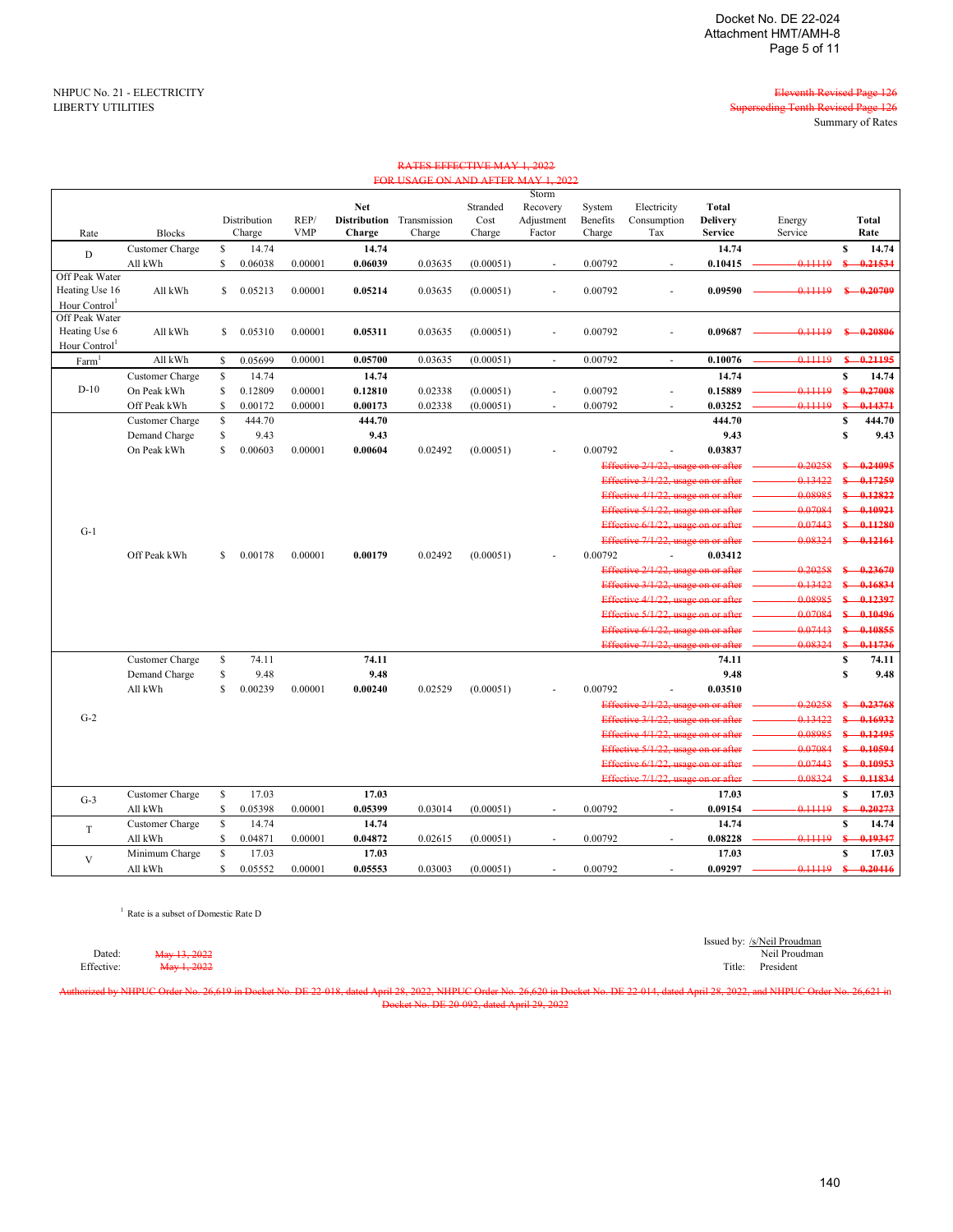LIBERTY UTILITIES Superseding Eleventh Revised Page 127 Summary of Rates

> Energy Service

| Rate    | <b>Blocks</b>                        | Distribution<br>Charge | REP/<br><b>VMP</b> | <b>Distribution</b><br>Charge | Transmission<br>Charge | Cost<br>Charge | Adjustment<br>Factor | <b>Benefits</b><br>Charge | Consumption<br>Tax       | <b>Delivery</b><br><b>Service</b> | Energy<br>Service | Total<br>Rate    |
|---------|--------------------------------------|------------------------|--------------------|-------------------------------|------------------------|----------------|----------------------|---------------------------|--------------------------|-----------------------------------|-------------------|------------------|
|         | Customer Charge                      | \$14.74                |                    | \$14.74                       |                        |                |                      |                           |                          |                                   |                   | \$14.74          |
|         |                                      |                        |                    |                               |                        |                |                      |                           |                          |                                   |                   |                  |
|         | Monday through Friday<br>Off Peak    |                        |                    |                               |                        |                |                      |                           |                          |                                   |                   |                  |
|         |                                      | \$0.03955              | \$0.00001          | \$0.03956                     | (S0.00291)             | (S0.00051)     | $\sim$               | \$0.00792                 | $\sim$                   | \$0.04406                         | \$0.03733         | \$0.08139        |
|         | Mid Peak                             | \$0.05820              | \$0.00001          | \$0.05821                     | \$0.00733              | (S0.00051)     | $\sim$               | \$0.00792                 | $\sim$                   | \$0.07295                         | \$0.06279         | \$0.13574        |
| $D-11$  | <b>Critical Peak</b>                 | \$0.10548              | \$0.00001          | \$0.10549                     | \$0.19363              | (S0.00051)     | $\sim$               | \$0.00792                 | $\sim$                   | \$0.30653                         | \$0.13117         | \$0.43770        |
|         | Saturday through Sunday and Holidays |                        |                    |                               |                        |                |                      |                           |                          |                                   |                   |                  |
|         | Off Peak                             | \$0.03955              | \$0.00001          | \$0.03956                     | $(\$0.00291)$          | (S0.00051)     | $\sim$               | \$0.00792                 | $\sim$                   | \$0.04406                         | \$0.03733         | \$0.08139        |
|         | Mid Peak                             | \$0.05820              | \$0.00001          | \$0.05821                     | \$0.00733              | (S0.00051)     | $\sim$               | \$0.00792                 | $\sim$                   | \$0.07295                         | \$0.06279         | \$0.13574        |
|         | Customer Charge                      | \$11.35                |                    | \$11.35                       |                        |                |                      |                           |                          |                                   |                   | \$11.35          |
|         | Monday through Friday                |                        |                    |                               |                        |                |                      |                           |                          |                                   |                   |                  |
|         | Off Peak                             | \$0.03955              | \$0.00001          | \$0.03956                     | (S0.00291)             | (S0.00051)     | ٠                    | \$0.00792                 | $\overline{\phantom{a}}$ | \$0.04406                         | \$0.03733         | \$0.08139        |
|         | Mid Peak                             | \$0.05820              | \$0.00001          | \$0.05821                     | \$0.00733              | (S0.00051)     | $\sim$               | \$0.00792                 | $\overline{\phantom{a}}$ | \$0.07295                         | \$0.06279         | <b>\$0.13574</b> |
| Rate EV | <b>Critical Peak</b>                 | \$0.10548              | \$0.00001          | \$0.10549                     | \$0.19363              | (S0.00051)     | $\sim$               | \$0.00792                 | ٠                        | \$0.30653                         | \$0.13117         | <b>\$0.43770</b> |
|         | Saturday through Sunday and Holidays |                        |                    |                               |                        |                |                      |                           |                          |                                   |                   |                  |
|         | Off Peak                             | \$0.03955              | \$0.00001          | \$0.03956                     | (S0.00291)             | (S0.00051)     | ٠                    | \$0.00792                 |                          | \$0.04406                         | \$0.03733         | \$0.08139        |
|         | Mid Peak                             | \$0.05820              | \$0.00001          | \$0.05821                     | \$0.00733              | (S0.00051)     | $\sim$               | \$0.00792                 | $\sim$                   | \$0.07295                         | \$0.06279         | \$0.13574        |
|         | Luminaire Charge                     |                        |                    |                               |                        |                |                      |                           |                          |                                   |                   |                  |
|         | <b>HPS 4.000</b>                     | \$8.72                 |                    | \$8.72                        |                        |                |                      |                           |                          |                                   |                   | \$8.72           |
|         | <b>HPS 9.600</b>                     | \$10.08                |                    | \$10.08                       |                        |                |                      |                           |                          |                                   |                   | \$10.08          |
|         | HDC $27.500$                         | \$16.72                |                    | \$16.72                       |                        |                |                      |                           |                          |                                   |                   | <b>C16 73</b>    |

RATES EFFECTIVE MAY 1, 2022 FOR USAGE ON AND AFTER MAY 1, 2022

Stranded

Storm Recovery

System

Electricity

**Total**

**Net** 

| LED-2     | All kWh                         | \$0.04152 | \$0.00001 | \$0.04153 | \$0.01928 | (S0.00052) | \$0.00000 | \$0.00792 | \$0.00000 | \$0.06821 | \$0.11119 | \$0,17940     |
|-----------|---------------------------------|-----------|-----------|-----------|-----------|------------|-----------|-----------|-----------|-----------|-----------|---------------|
| M & LED-1 | All kWh                         | \$0.04152 | \$0.00001 | \$0.04153 | \$0.01928 | (S0.00052) | \$0.00000 | \$0.00792 | \$0.00000 | \$0.06821 | \$0.11119 | \$0,17940     |
|           | Metal Poles with Foundation     | \$24.95   |           | \$24.95   |           |            |           |           |           |           |           | \$24.95       |
|           | Metal Poles - Direct Embedded   | \$20.68   |           | \$20.68   |           |            |           |           |           |           |           | \$20.68       |
|           | Fiberglass w/Foundation >=25 ft | \$29.01   |           | \$29.01   |           |            |           |           |           |           |           | \$29.01       |
| Poles     | Fiberglass w/Foundation <25 ft  | \$17.35   |           | \$17.35   |           |            |           |           |           |           |           | \$17.35       |
|           | Fiberglass - Direct Embedded    | \$10.28   |           | \$10.28   |           |            |           |           |           |           |           | \$10.28       |
|           | Pole -Wood                      | \$9.87    |           | \$9.87    |           |            |           |           |           |           |           | \$9.87        |
|           | 30 Watt Caretaker               | \$5.07    |           | \$5.07    |           |            |           |           |           |           |           | \$5.07        |
|           | 130 Watt Flood                  | \$10.31   |           | \$10.31   |           |            |           |           |           |           |           | \$10.31       |
|           | 90 Watt Flood                   | \$8.96    |           | \$8.96    |           |            |           |           |           |           |           | \$8.96        |
|           | 30 Watt URD                     | \$13.18   |           | \$13.18   |           |            |           |           |           |           |           | \$13.18       |
| LED-1     | 190 Watt Pole Top               | \$17.44   |           | \$17.44   |           |            |           |           |           |           |           | \$17.44       |
|           | 130 Watt Pole Top               | \$9.10    |           | \$9.10    |           |            |           |           |           |           |           | \$9.10        |
|           | 50 Watt Pole Top                | \$5.90    |           | \$5.90    |           |            |           |           |           |           |           | \$5.90        |
|           | 30 Watt Pole Top                | \$5.66    |           | \$5.66    |           |            |           |           |           |           |           | \$5.66        |
|           | Luminaire Charge                |           |           |           |           |            |           |           |           |           |           |               |
|           | Mercury Vapor 63,000 Flood      | \$34.44   |           | \$34.44   |           |            |           |           |           |           |           | \$34.44       |
|           | Mercury Vapor 22,000 Flood      | \$17.78   |           | \$17.78   |           |            |           |           |           |           |           | \$17.78       |
|           | Mercury Vapor 63,000            | \$26.26   |           | \$26.26   |           |            |           |           |           |           |           | \$26.26       |
|           | Mercury Vapor 22,000            | \$15.54   |           | \$15.54   |           |            |           |           |           |           |           | \$15.54       |
|           | Mercury Vapor 8,000             | \$8.69    |           | \$8.69    |           |            |           |           |           |           |           | \$8.69        |
|           | Mercury Vapor 4,000             | \$7.74    |           | \$7.74    |           |            |           |           |           |           |           | <b>\$7.74</b> |
|           | Incandescent 1,000              | \$11.19   |           | \$11.19   |           |            |           |           |           |           |           | \$11.19       |
| M         | HPS 50,000 Flood                | \$22.58   |           | \$22.58   |           |            |           |           |           |           |           | \$22.58       |
|           | HPS 27,500 Flood                | \$16.91   |           | \$16.91   |           |            |           |           |           |           |           | \$16.91       |
|           | HPS $9,600$ (Post Top)          | \$11.83   |           | \$11.83   |           |            |           |           |           |           |           | \$11.83       |
|           | HPS 50,000                      | \$20.81   |           | \$20.81   |           |            |           |           |           |           |           | \$20.81       |
|           | HPS 27,500                      | \$16.73   |           | \$16.73   |           |            |           |           |           |           |           | \$16.73       |
|           | HPS 9,600                       | \$10.08   |           | \$10.08   |           |            |           |           |           |           |           | \$10.08       |
|           | <b>HPS 4,000</b>                | \$8.72    |           | \$8.72    |           |            |           |           |           |           |           | \$8.72        |

Issued by: /s/Neil Proudman<br>Neil Proudman Dated: May 13, 2022 Neil Proudman Effective: Nay 1, 2022 2023

Authorized by NHPUC Order No. 26,619 in Docket No. DE 22-018, dated April 28, 2022, NHPUC Order No. 26,620 in Docket No. DE 22-014, dated April 28, 2022, and NHPUC Order No. 26,621 in Docket No. DE 20-092, dated April 29, 2022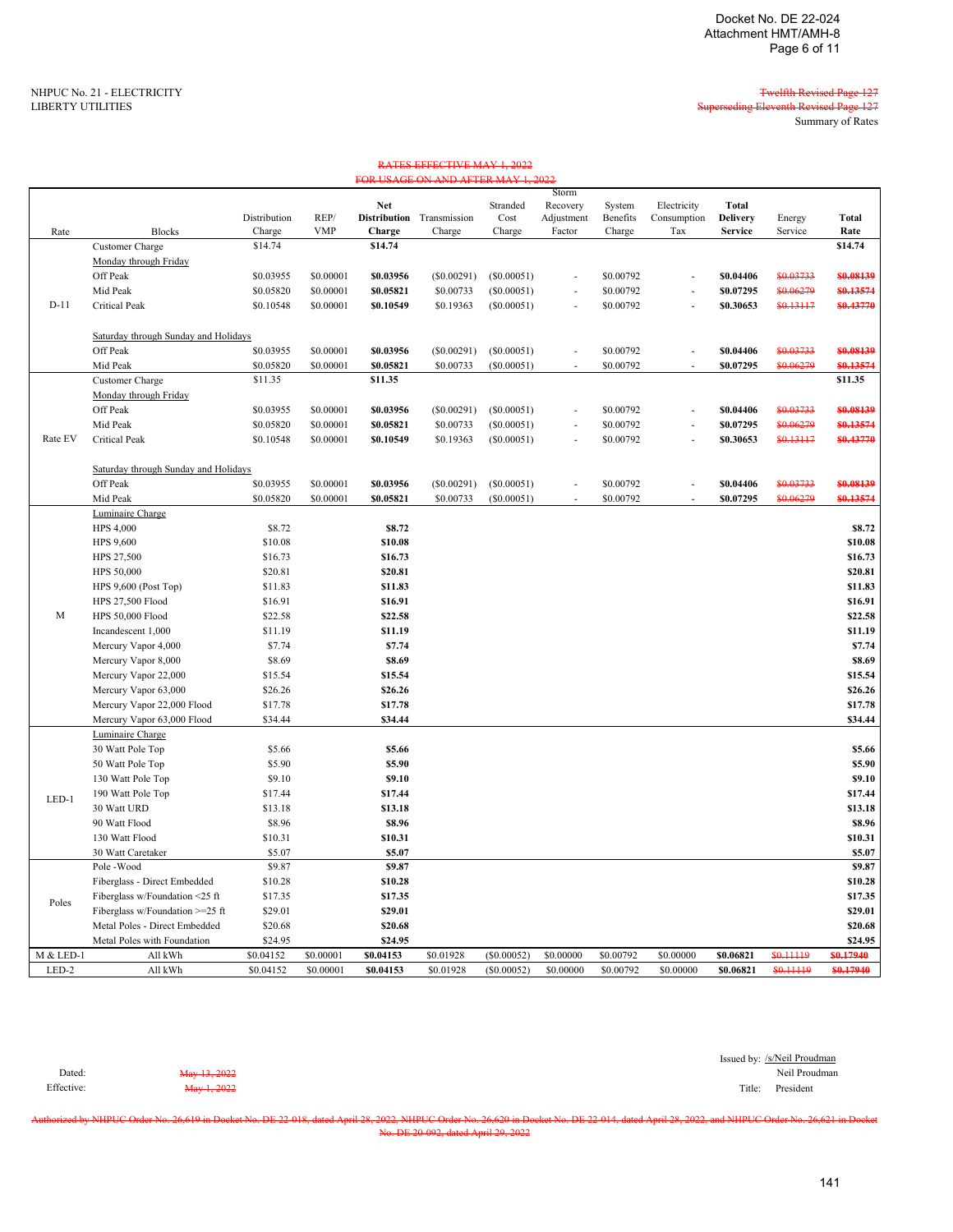#### NHPUC NO. 21 - ELECTRICITY DELIVERY Fifth Revised Page 27 LIBERTY UTILITIES Superseding Fourth Revised Page 27

| $G-1$ and $G-2$ |  |
|-----------------|--|
|                 |  |

iii. Small Customer Group Energy Service Charges

#### Rate Effective August 1, 2022 – January 31, 2023 per kWh  $22.228 \notin \mathbb{Z}$

iv. Large Customer Group Energy Service Charges

| August | September                                                      |      | October November December January |                            |      |
|--------|----------------------------------------------------------------|------|-----------------------------------|----------------------------|------|
| 2022   | 2022                                                           | 2022 | 2022                              | 2022                       | 2023 |
|        | Rate $\frac{e}{kWh}$ 18.586 $\frac{e}{k}$ 16.080 $\frac{e}{k}$ |      | $15.1336$ $19.8636$               | $34.353\phi$ 41.239 $\phi$ |      |

v. Switching to a Competitive Supplier or Self-Supply

1. On Next Meter Read Date

The Company will normally switch a Customer to a Competitive Supplier or selfsupply upon request of a Customer as of the next Tariffed meter read, provided that notice of the change to a Competitive Supplier or self-supply was received by the Company not less than two business days before that next Tariffed meter read date. There shall be no charge for switching from Energy Service to a Competitive Supplier or self-supply if such a notice is given.

2. Prior to the Next Tariffed Meter Read Date

If switching to a Competitive Supplier or self-supply before the next Tariffed meter read is requested, the Company at its sole discretion and upon agreement by the Customer to pay the applicable fee pursuant to the Off Cycle Meter Read Provision of this Tariff will terminate Energy Service with an un-tariffed meter read.

48. Optional Enhanced Metering Service Provision

Optional Enhanced Metering Service under this provision is available to a Customer receiving metered retail delivery service from the Company. Customers who currently receive unmetered retail delivery service must request metered retail delivery service from the company in accordance with the Company's terms and conditions. The availability of these services will be subject to the Company's ability to render such service.

| $Issued:$ xxx xx, 2022    | Issued by: | /s/ Neil Proudman |
|---------------------------|------------|-------------------|
|                           |            | Neil Proudman     |
| Effective: August 1, 2022 | Title:     | President         |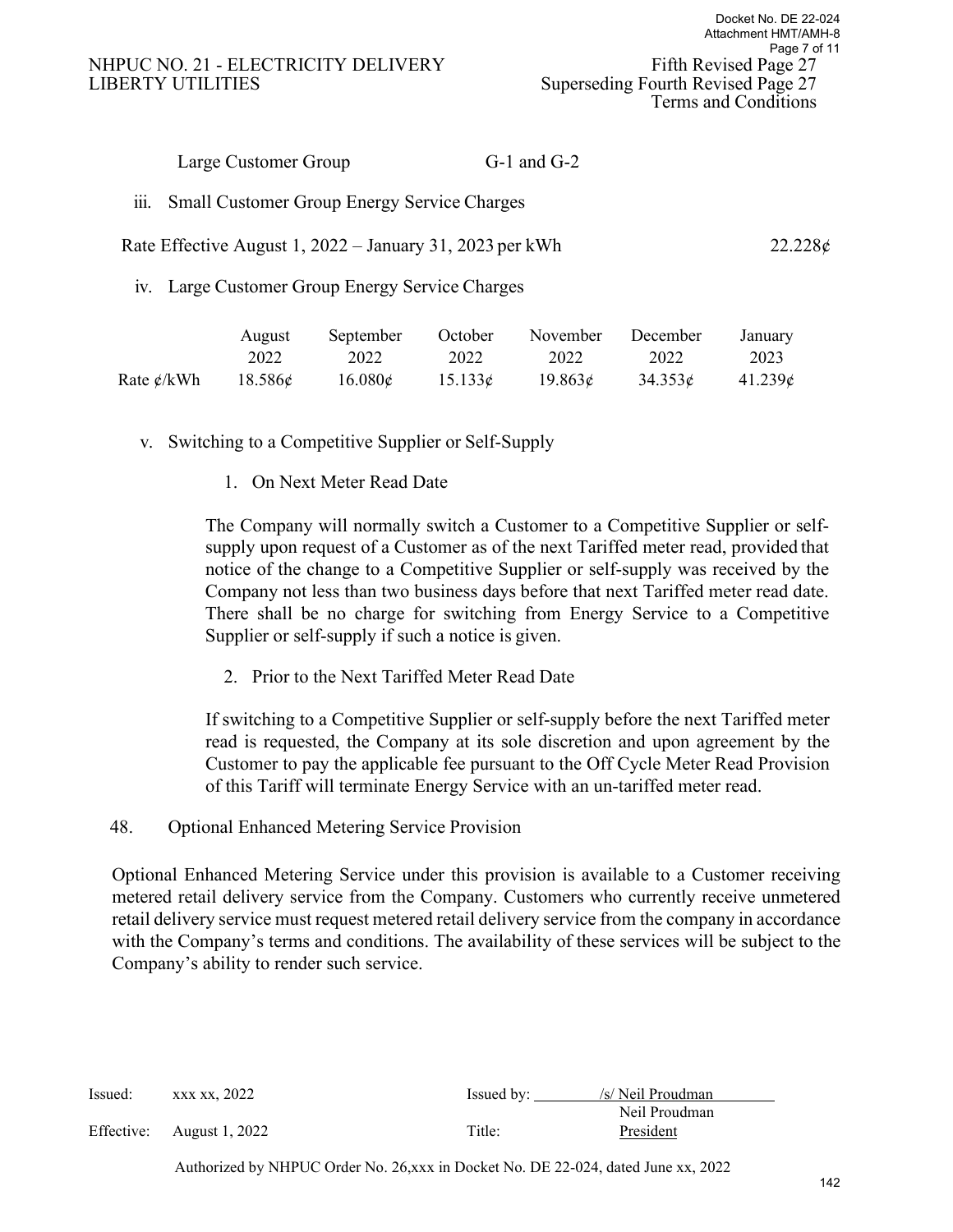# NHPUC NO. 21 - ELECTRICITY DELIVERY Eleventh Revised Page 123

LIBERTY UTILITIES Superseding Tenth Revised Page 123<br>Rate EV Rate EV

#### **Rate EV Plug In Electric Vehicle D-12**

#### **Availability**

Retail Delivery Service under this rate is available for uses of a customer taking service under Rate D as a separately metered service. By choosing to participate in this Plug In Electric Vehicle rate, the Customer agrees to pay the following charges for a minimum of two years. The charging station shall be connected by means of an approved circuit to a separate electric vehicle charging meter. The rates for energy (kWh) based charges are seasonal with a winter period from November 1 to April 30 and a summer period from May 1 to October 31.

#### Character of Service

Service supplied under this rate will be single phase, 60 cycle, alternating current, normally threewire service at a nominal voltage of 120/240 volts or three-wire 120/208 volts, whichever is available at the location.

Rates per Month

The rate per month will be the sum of the applicable Customer and Energy Charges subject to the adjustments in this tariff:

| Rates for Retail Delivery Service Effective May 1, 2022, through October 31, 2022 |  |  |
|-----------------------------------------------------------------------------------|--|--|
|                                                                                   |  |  |

| <b>Customer Charge</b>                                            | $$11.35$ per month |
|-------------------------------------------------------------------|--------------------|
| <b>Energy Charges Per Kilowatt-Hour (cents per kilowatt-hour)</b> |                    |
| Distribution Charge Off Peak                                      | 3.955              |
| Distribution Charge Mid Peak                                      | 5.820              |
| Distribution Charge Critical Peak                                 | 10.548             |
| <b>Reliability Enhancement/Vegetation Management</b>              | 0.001              |
| <b>Total Distribution Charge Off Peak</b>                         | 3.956              |
| <b>Total Distribution Charge Mid Peak</b>                         | 5.821              |
| <b>Total Distribution Charge Critical Peak</b>                    | 10.549             |
| Transmission Charge Off Peak                                      | (0.291)            |
| <b>Transmission Charge Mid Peak</b>                               | 0.733              |
| <b>Transmission Charge Critical Peak</b>                          | 19.363             |
| Energy Service Charge Off Peak                                    | 6.192              |
| Energy Service Charge Mid Peak                                    | 10.376             |
| <b>Energy Service Charge Critical Peak</b>                        | 21.739             |
| <b>Stranded Cost Adjustment Factor</b>                            | (0.051)            |
| Storm Recovery Adjustment Factor                                  | 0.000              |

Off peak hours will be from 12AM to 8AM and 8PM to 12AM daily.

Mid peak hours will be from 8AM to 3PM daily Monday through Friday, except holidays.

Mid peak hours will be from 8AM to 8PM Saturday, Sunday and holidays.

Critical peak hours will be from 3PM to 8PM daily Monday through Friday, except holidays.

| Issued: | xxx xx, 2022              | Issued by: | /s/ Neil Proudman |
|---------|---------------------------|------------|-------------------|
|         |                           |            | Neil Proudman     |
|         | Effective: August 1, 2022 | Title:     | President         |

Authorized by NHPUC Order No. 26,xxx in Docket No. DE 22-024, dated xxx xx, 2022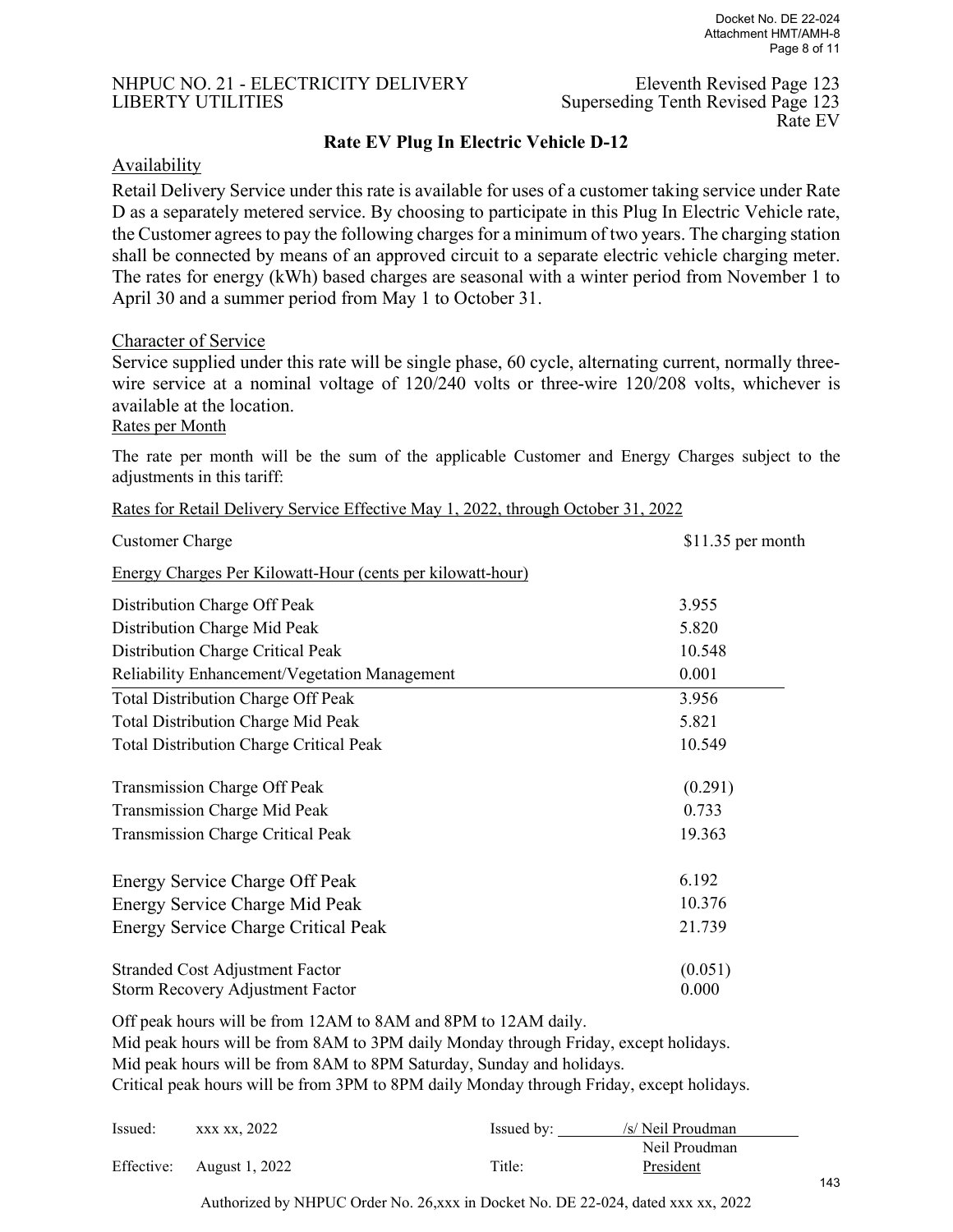#### NHPUC NO. 21 – ELECTRCITY DELIVERY Eleventh Revised Page 125 LIBERTY UTILITIES Superseding Tenth Revised Page 125

#### Control Credits

The Company or Tesla will take control of and dispatch the Powerwall 2 battery equipment during predicted peak events. Customers who lease the Powerwall 2 battery equipment from the Company will be compensated in accordance with the Alternative Net Metering Tariff adopted by the Commission in Order No. 26,029 dated June 23, 2017, as described in Section 51 of this tariff, when the Company dispatches the Powerwall 2 battery equipment for predicted peak events.

#### Rates per Month

The rate per month will be the sum of the applicable Customer and Energy Charges subject to the adjustments in this tariff:

| Rates for Retail Delivery Service Effective May 1, 2022, through October 31, 2022 |                    |
|-----------------------------------------------------------------------------------|--------------------|
| <b>Customer Charge</b>                                                            | $$14.74$ per month |
| Energy Charges Per Kilowatt-Hour (cents per kilowatt-hour)                        |                    |
| Distribution Charge Off Peak                                                      | 3.955              |
| Distribution Charge Mid Peak                                                      | 5.820              |
| Distribution Charge Critical Peak                                                 | 10.548             |
| Reliability Enhancement/Vegetation Management                                     | 0.001              |
| <b>Total Distribution Charge Off Peak</b>                                         | 3.956              |
| Total Distribution Charge Mid Peak                                                | 5.821              |
| <b>Total Distribution Charge Critical Peak</b>                                    | 10.549             |
| Transmission Charge Off Peak                                                      | (0.291)            |
| Transmission Charge Mid Peak                                                      | 0.733              |
| Transmission Charge Critical Peak                                                 | 19.363             |
| Energy Service Charge Off Peak                                                    | 6.192              |
| Energy Service Charge Mid Peak                                                    | 10.376             |
| Energy Service Charge Critical Peak                                               | 21.739             |
| <b>Stranded Cost Adjustment Factor</b>                                            | (0.051)            |
| Storm Recovery Adjustment Factor                                                  | 0.000              |
| Off peak hours will be from 12AM to 8AM and 8PM to 12AM daily.                    |                    |

Mid peak hours will be from 8AM to 3PM daily Monday through Friday, except holidays.

Mid peak hours will be from 8AM to 8PM Saturday, Sunday and holidays.

Critical peak hours will be from 3PM to 8PM daily Monday through Friday, except holidays.

| Issued: | xxx xx, 2022              | Is sued by: | /s/ Neil Proudman |
|---------|---------------------------|-------------|-------------------|
|         |                           |             | Neil Proudman     |
|         | Effective: August 1, 2022 | Title:      | President         |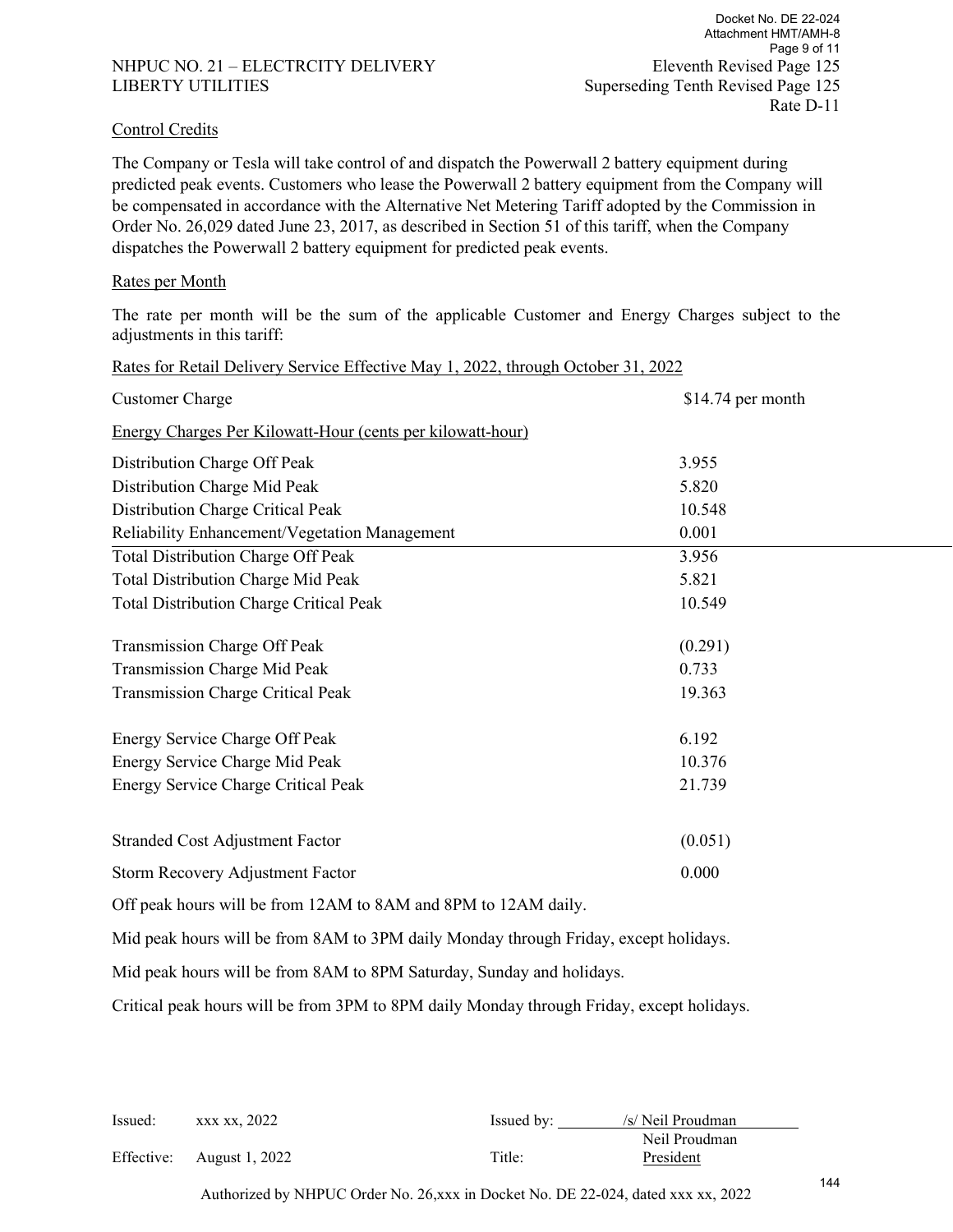#### RATES EFFECTIVE AUGUST 1, 2022 FOR USAGE ON AND AFTER AUGUST 1, 2022

|                   |                                                      |              |              |            |            |                           |           | Storm      |          |                                      |                 |              |                  |              |
|-------------------|------------------------------------------------------|--------------|--------------|------------|------------|---------------------------|-----------|------------|----------|--------------------------------------|-----------------|--------------|------------------|--------------|
|                   |                                                      |              |              |            | <b>Net</b> |                           | Stranded  | Recovery   | System   | Electricity                          | <b>Total</b>    |              |                  |              |
|                   |                                                      |              | Distribution | REP/       |            | Distribution Transmission | Cost      | Adjustment | Benefits | Consumption                          | <b>Delivery</b> | Energy       |                  | <b>Total</b> |
| Rate              | <b>Blocks</b>                                        |              | Charge       | <b>VMP</b> | Charge     | Charge                    | Charge    | Factor     | Charge   | Tax                                  | <b>Service</b>  | Service      |                  | Rate         |
|                   | Customer Charge                                      | $\mathbb{S}$ | 14.74        |            | 14.74      |                           |           |            |          |                                      | 14.74           |              | $\mathbf{s}$     | 14.74        |
| D                 | All kWh                                              | S            | 0.06038      | 0.00001    | 0.06039    | 0.03635                   | (0.00051) | ×.         | 0.00792  | ÷.                                   | 0.10415         | 0.22228      | $\mathbf{s}$     | 0.32643      |
| Off Peak Water    |                                                      |              |              |            |            |                           |           |            |          |                                      |                 |              |                  |              |
| Heating Use 16    | All kWh                                              | S.           | 0.05213      | 0.00001    | 0.05214    | 0.03635                   | (0.00051) | ×.         | 0.00792  |                                      | 0.09590         | 0.22228      | S                | 0.31818      |
| Hour Control      |                                                      |              |              |            |            |                           |           |            |          |                                      |                 |              |                  |              |
| Off Peak Water    |                                                      |              |              |            |            |                           |           |            |          |                                      |                 |              |                  |              |
| Heating Use 6     | All kWh                                              | $\mathbb{S}$ | 0.05310      | 0.00001    | 0.05311    | 0.03635                   | (0.00051) |            | 0.00792  |                                      | 0.09687         | 0.22228      | S                | 0.31915      |
| Hour Control      |                                                      |              |              |            |            |                           |           |            |          |                                      |                 |              |                  |              |
| Farm <sup>1</sup> | All kWh                                              | S            | 0.05699      | 0.00001    | 0.05700    | 0.03635                   | (0.00051) | $\omega$   | 0.00792  | $\bar{z}$                            | 0.10076         | 0.22228      | $\mathbf{s}$     | 0.32304      |
|                   | Customer Charge                                      | $\mathbf S$  | 14.74        |            | 14.74      |                           |           |            |          |                                      | 14.74           |              | $\mathbf S$      | 14.74        |
| $D-10$            | On Peak kWh                                          | S            | 0.12809      | 0.00001    | 0.12810    | 0.02338                   | (0.00051) | ×.         | 0.00792  | $\sim$                               | 0.15889         | 0.22228      | s                | 0.38117      |
|                   | Off Peak kWh                                         | S            | 0.00172      | 0.00001    | 0.00173    | 0.02338                   | (0.00051) | $\sim$     | 0.00792  | ÷,                                   | 0.03252         | 0.22228      | S                | 0.25480      |
|                   |                                                      |              | 444.70       |            |            |                           |           |            |          |                                      |                 |              | S                |              |
|                   | Customer Charge                                      | S            |              |            | 444.70     |                           |           |            |          |                                      | 444.70          |              |                  | 444.70       |
|                   | Demand Charge                                        | S            | 9.43         |            | 9.43       |                           |           |            |          |                                      | 9.43            |              | $\mathbf{s}$     | 9.43         |
|                   | On Peak kWh                                          | S            | 0.00603      | 0.00001    | 0.00604    | 0.02492                   | (0.00051) |            | 0.00792  |                                      | 0.03837         |              |                  |              |
|                   |                                                      |              |              |            |            |                           |           |            |          | Effective 8/1/22, usage on or after  |                 | 0.18586      | S                | 0.22423      |
|                   |                                                      |              |              |            |            |                           |           |            |          | Effective 9/1/22, usage on or after  |                 | 0.16080      | S                | 0.19917      |
|                   |                                                      |              |              |            |            |                           |           |            |          | Effective 10/1/22, usage on or after |                 | $0.15133$ \$ |                  | 0.18970      |
|                   |                                                      |              |              |            |            |                           |           |            |          | Effective 11/1/22, usage on or after |                 | $0.19863$ \$ |                  | 0.23700      |
|                   |                                                      |              |              |            |            |                           |           |            |          | Effective 12/1/22, usage on or after |                 | 0.34353      | S                | 0.38190      |
| $G-1$             |                                                      |              |              |            |            |                           |           |            |          | Effective 1/1/23, usage on or after  |                 | 0.41239      | $\mathbf{s}$     | 0.45076      |
|                   | Off Peak kWh                                         | S            | 0.00178      | 0.00001    | 0.00179    | 0.02492                   | (0.00051) |            | 0.00792  |                                      | 0.03412         |              |                  |              |
|                   |                                                      |              |              |            |            |                           |           |            |          | Effective 8/1/22, usage on or after  |                 | 0.18586      | S                | 0.21998      |
|                   |                                                      |              |              |            |            |                           |           |            |          | Effective 9/1/22, usage on or after  |                 | 0.16080      | S                | 0.19492      |
|                   |                                                      |              |              |            |            |                           |           |            |          | Effective 10/1/22, usage on or after |                 | $0.15133$ \$ |                  | 0.18545      |
|                   |                                                      |              |              |            |            |                           |           |            |          |                                      |                 |              |                  |              |
|                   |                                                      |              |              |            |            |                           |           |            |          | Effective 11/1/22, usage on or after |                 | $0.19863$ \$ |                  | 0.23275      |
|                   |                                                      |              |              |            |            |                           |           |            |          | Effective 12/1/22, usage on or after |                 | $0.34353$ \$ |                  | 0.37765      |
|                   |                                                      |              |              |            |            |                           |           |            |          | Effective 1/1/23, usage on or after  |                 | 0.41239      | <b>S</b>         | 0.44651      |
|                   | Customer Charge                                      | $\mathbf S$  | 74.11        |            | 74.11      |                           |           |            |          |                                      | 74.11           |              | $\mathbf S$      | 74.11        |
|                   | Demand Charge                                        | $\mathbf S$  | 9.48         |            | 9.48       |                           |           |            |          |                                      | 9.48            |              | S                | 9.48         |
|                   | All kWh                                              | S            | 0.00239      | 0.00001    | 0.00240    | 0.02529                   | (0.00051) |            | 0.00792  |                                      | 0.03510         |              |                  |              |
|                   |                                                      |              |              |            |            |                           |           |            |          | Effective 8/1/22, usage on or after  |                 | 0.18586      | S                | 0.22096      |
| $G-2$             |                                                      |              |              |            |            |                           |           |            |          | Effective 9/1/22, usage on or after  |                 | 0.16080      | S                | 0.19590      |
|                   |                                                      |              |              |            |            |                           |           |            |          | Effective 10/1/22, usage on or after |                 | $0.15133$ \$ |                  | 0.18643      |
|                   |                                                      |              |              |            |            |                           |           |            |          | Effective 11/1/22, usage on or after |                 | $0.19863$ \$ |                  | 0.23373      |
|                   |                                                      |              |              |            |            |                           |           |            |          | Effective 12/1/22, usage on or after |                 | $0.34353$ \$ |                  | 0.37863      |
|                   |                                                      |              |              |            |            |                           |           |            |          | Effective 1/1/23, usage on or after  |                 | 0.41239      | S                | 0.44749      |
|                   | Customer Charge                                      | $\mathbf S$  | 17.03        |            | 17.03      |                           |           |            |          |                                      | 17.03           |              | $\boldsymbol{s}$ | 17.03        |
| $G-3$             | All kWh                                              | \$           | 0.05398      | 0.00001    | 0.05399    | 0.03014                   | (0.00051) | $\sim$     | 0.00792  | $\overline{\phantom{a}}$             | 0.09154         | 0.22228      | -S               | 0.31382      |
|                   | Customer Charge                                      | \$.          | 14.74        |            | 14.74      |                           |           |            |          |                                      | 14.74           |              | $\mathbf{s}$     | 14.74        |
| $\mathbf T$       |                                                      |              |              |            |            |                           |           |            |          |                                      |                 |              |                  |              |
|                   | $\mathop{\rm All}\nolimits\mathop{\rm kWh}\nolimits$ | S            | 0.04871      | 0.00001    | 0.04872    | 0.02615                   | (0.00051) | ÷          | 0.00792  | $\sim$                               | 0.08228         | 0.22228      | <b>S</b>         | 0.30456      |
| $\mathbf{V}$      | Minimum Charge                                       | $\mathbb{S}$ | 17.03        |            | 17.03      |                           |           |            |          |                                      | 17.03           |              | $\mathbf S$      | 17.03        |
|                   | All kWh                                              | S            | 0.05552      | 0.00001    | 0.05553    | 0.03003                   | (0.00051) | $\sim$     | 0.00792  |                                      | 0.09297         | 0.22228      | S                | 0.31525      |

<sup>1</sup> Rate is a subset of Domestic Rate D

Effective: August 1, 2022 Title: President August 1, 2022

Issued by: /s/Neil Proudman Dated: xxx xx, 2022 Neil Proudman Neil Proudman Neil Proudman Neil Proudman Neil Proudman Neil Proudman Neil Proudman

Authorized by NHPUC Order No. 26,xxx in Docket No. DE 22-024, dated xxx xx, 2022